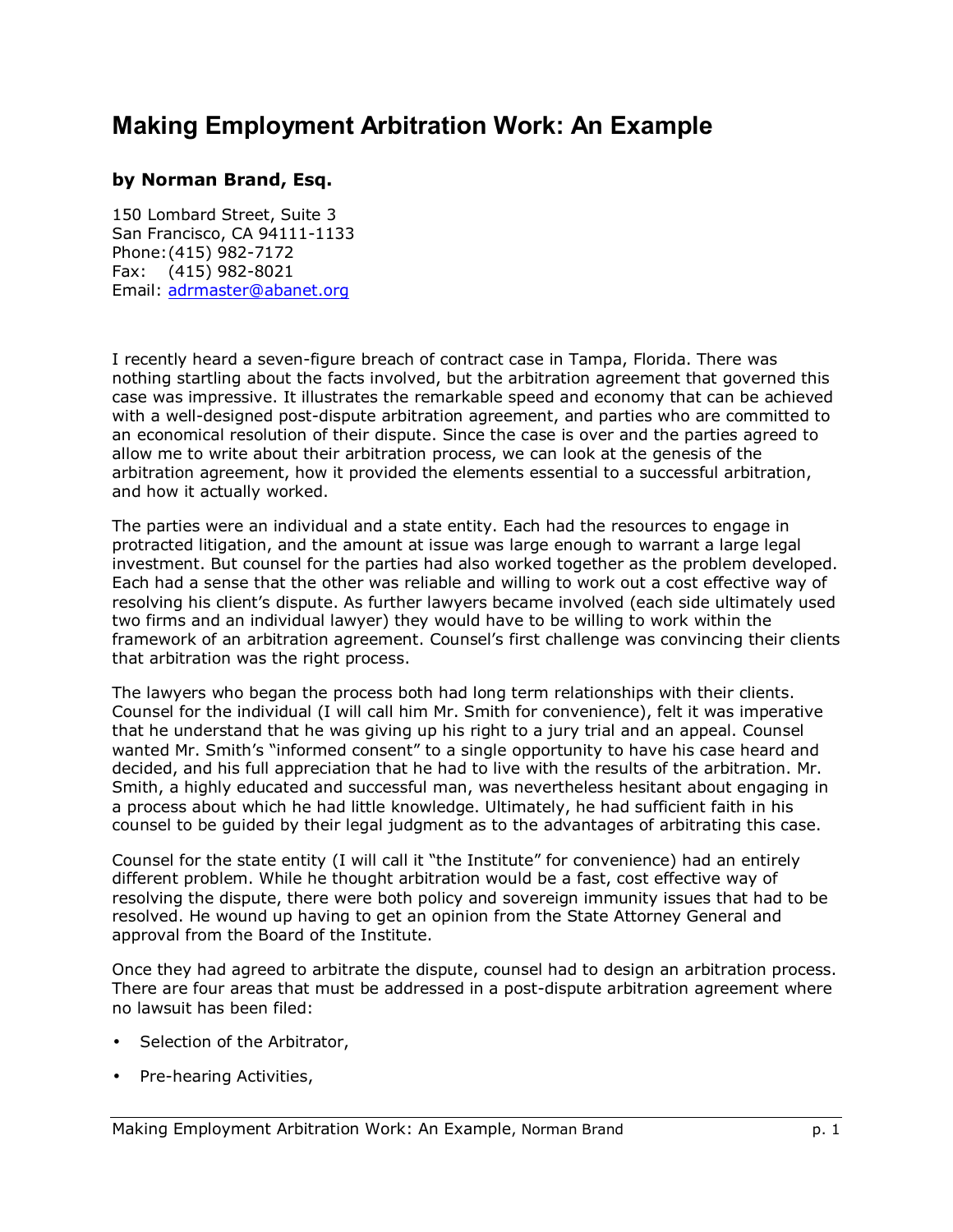- Conduct of the Hearing, and
- Standards for the Award.

The parties must agree on both the substance of the procedure and the timetable for achieving it.

The parties chose a single arbitrator format and defined both the qualifications  $-$  and the disqualifications  $-$  of the arbitrator they wanted. The arbitrator had to have a law degree and "substantial legal experience," which they defined as practicing law or acting as a judge (or a combination of both) for a minimum of fifteen years. The disqualifications were far more extensive. In addition to eliminating anyone with a relationship to any of the firms, they eliminated anyone who was a Florida resident, had attended the Institute, had been a fellow employee of Mr. Smith, or who had a business or personal relationship "beyond a simple acquaintance" with any employee or Board member of the Institute. This last disqualification recognizes that some of the potential arbitrators  $-$  by virtue of their other qualifications – may be acquainted with someone associated with the Institute, but that a higher level of involvement with that person is necessary to disqualify the arbitrator. This language solves the problem arbitrators frequently have of knowing where to draw the line on disclosure. The arbitrator can disclose anyone she knows who is associated with the Institute, regardless of how remote the association, and note that the person is a "simple" acquaintance.î This enables the arbitrator to make exhaustive disclosure without fear of conveying a mistaken impression, and it allows the parties to inquire further into the nature of any relationship, if they desire.

The parties had twenty days from the signing of the arbitration agreement to identify an arbitrator. If they were unable to agree on an arbitrator, they would jointly contact the Center for Public Resources. Rather than just request a list, the parties agreed to let CPR know the qualifications and disqualifications they had agreed upon, the nature of the dispute, and the time within which the arbitration would be conducted. They also defined, for themselves, the method for ranking the arbitrators, how they would select one, how communication with the arbitrator would occur, and how the arbitrator would be paid.

The parties recognized that pre-hearing activities would be extensive, since they had not begun litigation and did not have the benefit of otherwise applicable rules of civil procedure. They agreed to the contents of a Statement of Claim that would be filed by Mr. Smith, and an Answer and Statement of defenses to be filed by the Institute. Since they wanted a rapid decision, they also agreed upon trial briefs of a limited length.

Rather than re-invent discovery, the parties adopted certain provisions of Florida law, which regulate the scope of discovery, use of depositions, and define terms. They agreed to the production of documents, to a time limit for discovery (which the arbitrator could extend only "for good cause shown") and a method for having the arbitrator resolve discovery disputes. They agreed to witness lists, and that any objection to exhibits (other than relevance) would be made to the arbitrator ten days prior to the hearing, or would be waived. Although the parties originally agreed to Florida rules of evidence, when I told them that I am completely unfamiliar with those rules they agreed I could use the Federal rules.

The hearing procedures that the parties adopted covered scheduling, a pre-hearing conference (which could be done by telephone), attendance at the hearing, sequestration of witnesses, stenographic record, and questioning of witnesses by the arbitrator. One unusual aspect of the Agreement is that the parties permitted the press and public to attend the hearing. It is likely that this provision reflects the fact that the Institute is a public entity.